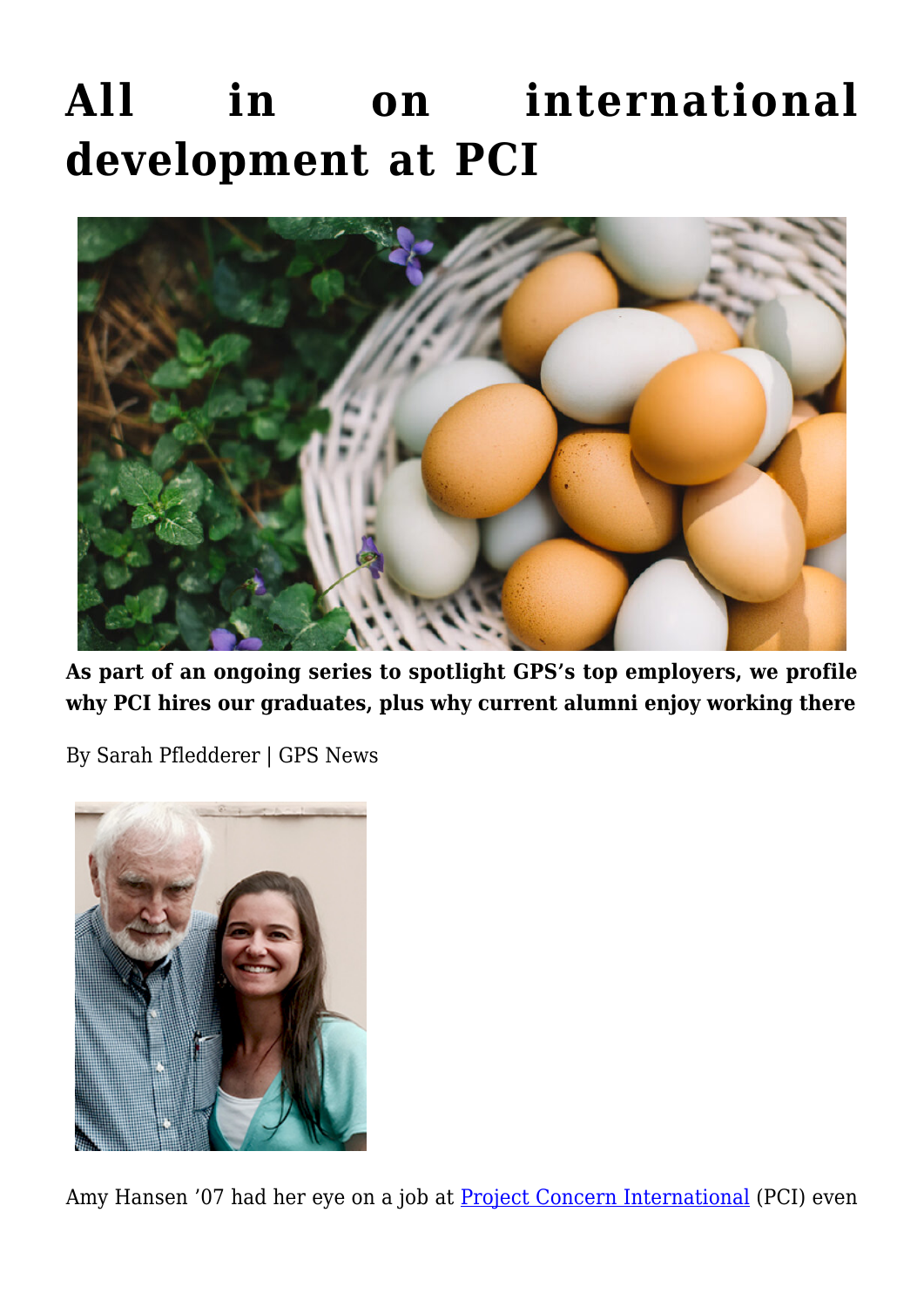before she had the master's degree that qualified her for it.

Keen on the nonprofit's roots — like her, PCI's founder is from San Diego's resort city, Coronado — as well as its purpose to empower people to enhance health, end hunger and overcome hardship, Hansen got a taste of working at PCI via volunteerism prior to enrolling at the UC San Diego School of Global Policy and Strategy (GPS).

"While in graduate school, I really took the all-eggs-in-one basket-approach," Hansen recalled. "GPS taught me to work really hard. That was a framework I needed to work at PCI. The [MIA degree](https://gps.ucsd.edu/academics/mia.html) program also touched on so many different areas — quantitative methods, language, qualitative research, etc. Amid gaining those skill sets pertinent to international development, I also stayed visible and relevant with PCI while at GPS."

In addition to landing a [summer internship](https://cdnc.ucr.edu/cgi-bin/cdnc?a=d&d=CJ20060927.2.3&srpos=1&e=-------en--20--1--txt-txIN-Coronadan+Volunteers+in+Bolivia+with+Project+Concern-------1) with PCI in Bolivia, Hansen also stayed on their radar by continuing to volunteer while at the School. Needless to say, the approach worked: Hansen, who has now been with PCI for 10 years, is currently a senior business development officer in San Diego.

Peg Ross, vice president of global human resources and organization development at PCI, noted it's that diligence and understanding of PCI's mission that position so many GPS alumni like Hansen for success at the nonprofit — and it's why the organization continues to hire graduates of the School.

"GPS graduates come to us with a strong understanding of global social and economic issues, which is especially important in the international development sector," Ross said. "We are consistently delighted with the intellectual capacity, academic preparation and commitment to our global mission that GPS alumni display."

Similar to Hansen, Dennis Mello '13 also put his education to use at PCI right out of the gate from GPS.

As a global technical adviser for PCI's [Women Empowered Initiative](https://www.pciglobal.org/womenempowered/about-the-initiative/) who telecommutes from Portland, Mello provides programmatic and technical leadership for field staff assigned to 18 projects across 10 countries. To an extent, the initiative has expanded as Mello has grown with PCI, where he also began as an intern while a GPS student.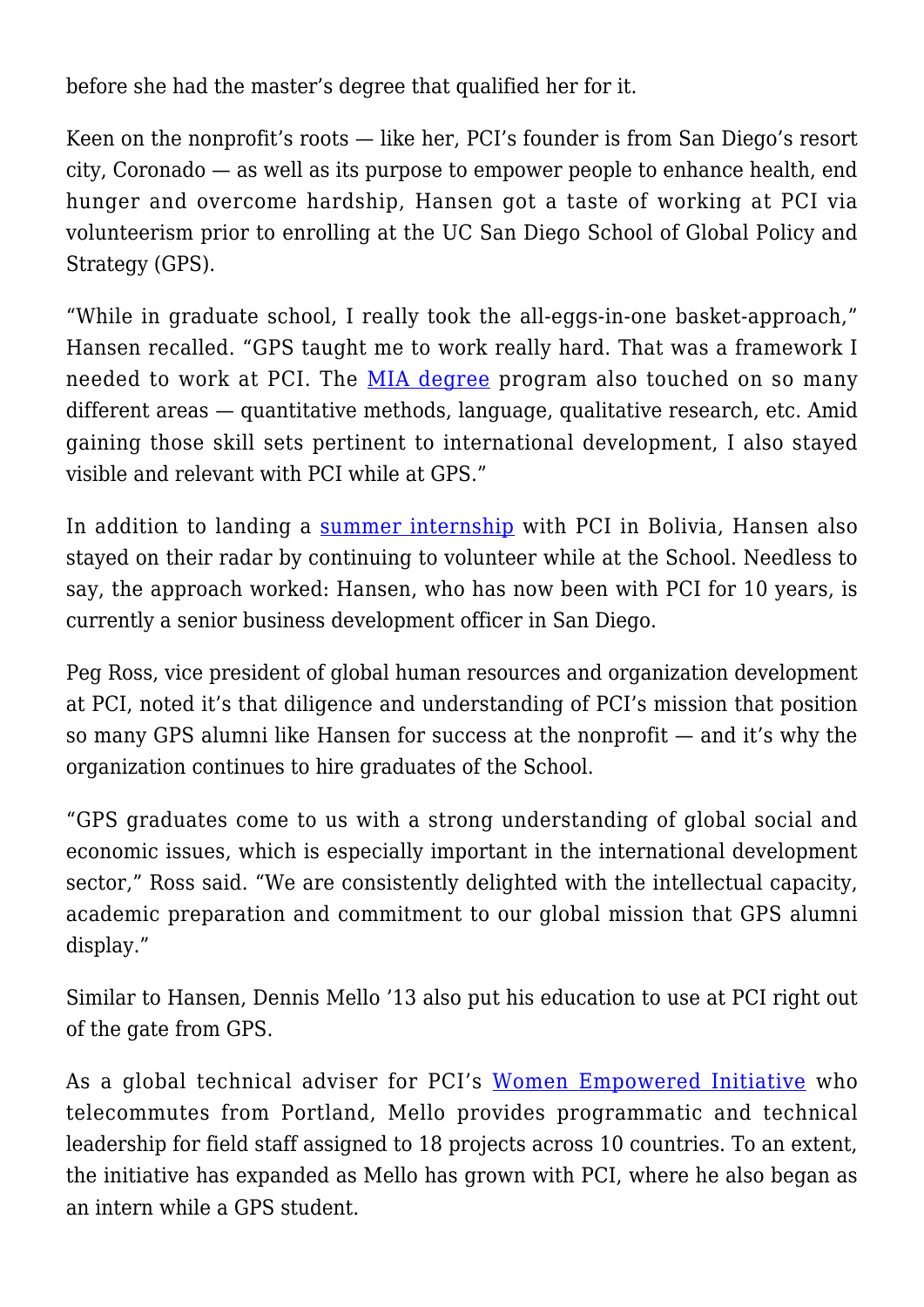"I've been lucky to have been able to work within the same program but on different projects throughout my entire time at PCI," Mello said. "That's kept me committed to PCI."

Connecting with colleagues in several corners of the globe, Mello added, is among the best parts of his job.

"One of the things that keeps me at PCI and working on this initiative are the instances when we receive positive feedback on how our projects are working," he said. "That is motivating, that sense that what we're doing is actually making a difference."

Hansen echoed Mello's fulfillments of working at PCI.



"A lot of us are motivated by seeing the impact of projects on the ground, but we're also equally motivated by the good energy people give off here as team players," she said. "It's a similar feeling to how I remember my classmates from GPS. I met so many interesting and motivating people at the School."

As a senior business development officer, Hansen is responsible for finding and tracking funding opportunities to bring these projects to fruition.

For perspective, she currently has a hand in the U.S. Department of Agriculturefunded McGovern–Dole International Food for Education and Child Nutrition Program, which works to improve childhood nutrition in some of the poorest and hardest-to-reach primary schools in countries such as Tanzania, Guatemala and Nicaragua.

"Earlier this year I submitted a multimillion dollar proposal to extend our